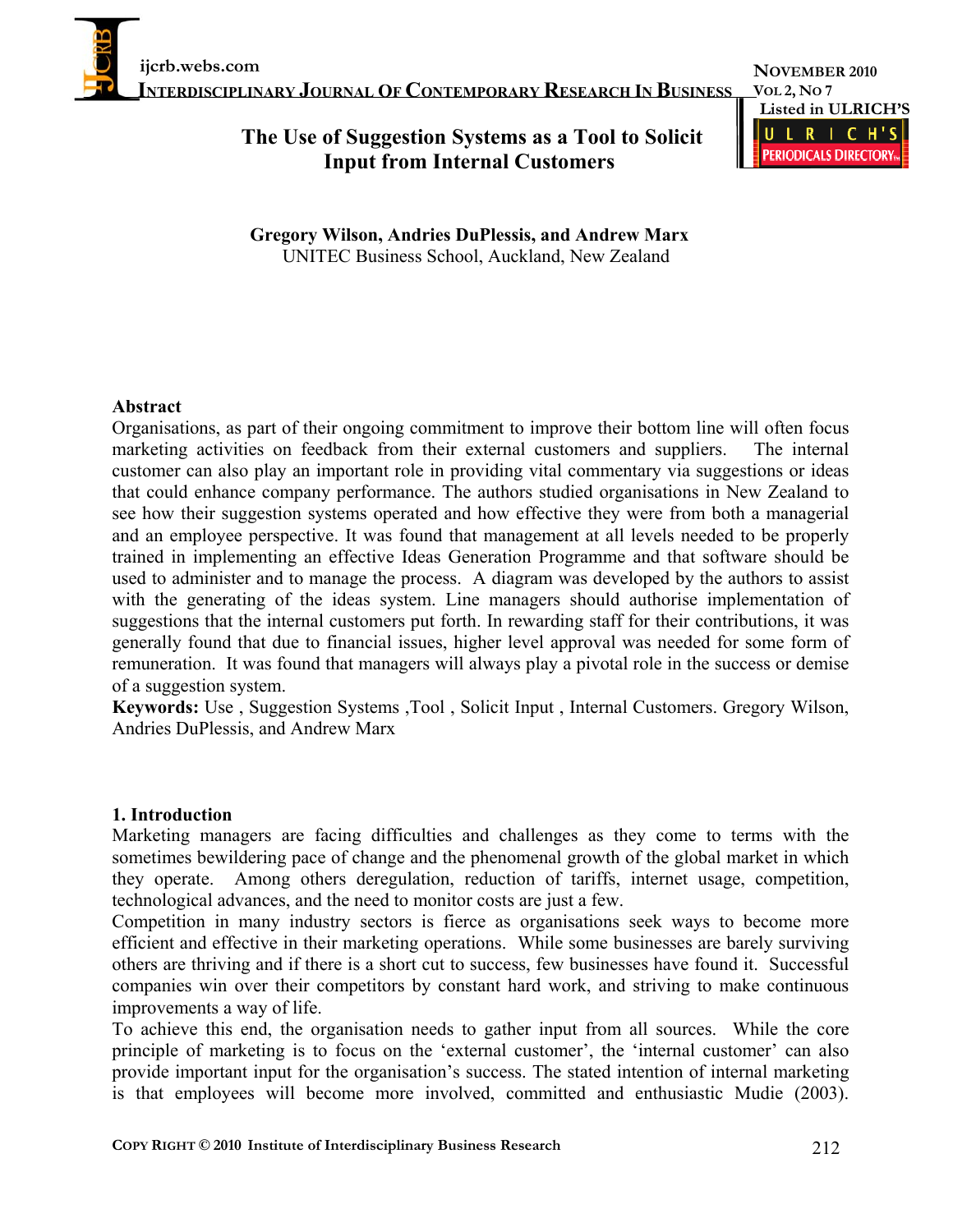Various models have been proposed that revolve around the concept of customers existing within the boundaries of the organisation according to Farner, Luthans & Sommer (2001). The term 'internal customer' evolved in part from both the process and the concept of continuous improvements methods, by which all those involved within the confinements of the organisation strife to implement. In short, the internal customer serves as a mechanism in gaining quality marketing practices on a continuous basis.

While there are a number of tools available to marketing managers in their quest to reach their business goals, one such tool that has been under utilised is the *suggestion system*; such a system consists of either an informal or formal procedure which encourages employees to think innovatively and creatively about their work and work environment. Du Plessis, Marx and Wilson (2008) are of the opinion that marketing managers are to provide suggestions or ideas that will be directed to improving the performance of their company's practices as well as through means by which their external customers are satisfied. Employees should then be recognised for those suggestions that management feel will be useful to the organisation.

Nelson (2002), points out that employees need to know that their suggestions are taken seriously. By carefully reviewing employee suggestions, and quickly implementing those that have merit, management sends a message that employees are valued. The success of the system will, however, depend on a number of factors, such as idea creation programmes, training or awareness programmes, correct administration of data received and the implementation of viable ideas or suggestions. Management must be committed and involved in all facets.

This article covers a literature review and reports on qualitative research with structured interviews. The creating and generating of ideas to enhance marketing practices, different methods used, proper explanation of the programmes, and the ideal e-administration of the suggestion systems are discussed in the results and discussion section; the implications for marketing managers and conclusion form the last part of the article.

### **2. Literature Review**

According to Luthans & Youssef (2004) there is growing evidence that human resources are essential to an organisations' success and may offer the best return on investment for a sustainable competitive advantage. It is therefore imperative that we keep close to our internal customers and seek suggestions and feedback on how a company's performance can be maintained or improved.

Research undertaken by Karatepe, Yavas & Babakus (2007) gave clear indications that feedback from employers gave front line staff greater job satisfaction and affective organisational commitment, with a negative effect on turnover intentions. Research findings also undertaken by Mukherjee (2006) indicate that feedback, participation, and team support significantly influence job satisfaction, and organisational commitment.

Staff suggestion schemes whereby internal customers contribute ideas for saving money or offering ways of improving business processes makes for a more inclusive culture whereby employees feel the organisation values their opinions, according to Coleman (2007).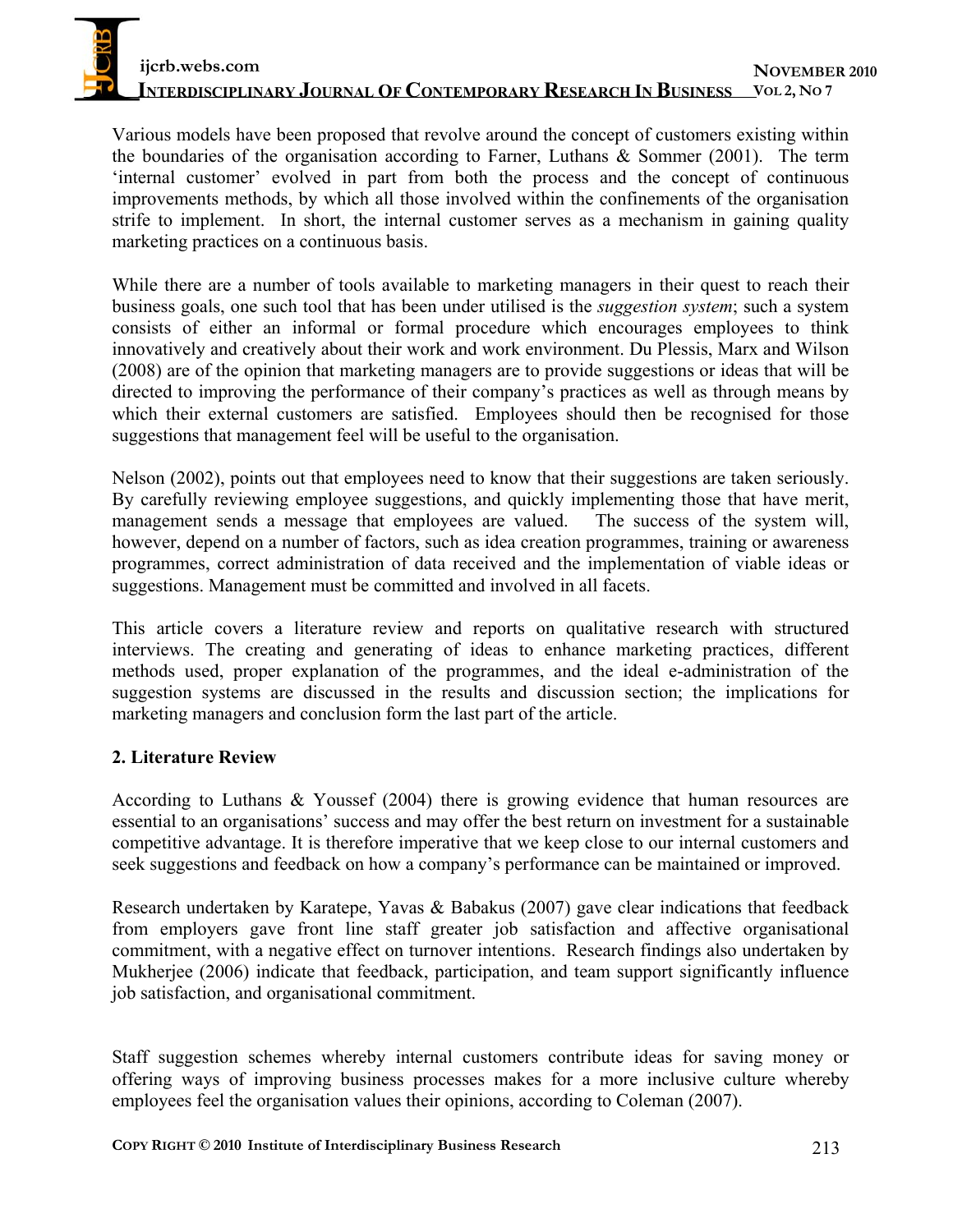Gupta (2008) reflects on the significance of listening to employees for better leadership by management personnel. Simple conversation about marketing initiatives or soliciting feedback from front line employees as to customer responses will help to create a culture where employees feel a sense of belonging to the organisation.

Companies are embracing new trends in compensation, incentives and employee engagement to ensure sales personnel motivational levels stay high Chang (2007). She further states that the focus on customer service specifically as a pay metric is becoming very popular.

Brem & Voigt (2007) state that in order to collect superior ideas and incorporating internal personnel in the organisation is crucial to innovation success and the importance of including these individuals through the implementation of suggestion systems.

As outlined by Wells (2005), one reason some employers are hesitant in initiating formal suggestion systems may be that creating and managing them might produce a multiple of tasks. Holland, Sheehan, Donohue and Pyman (2007) also found the administration of the suggestion system seems to be a major hurdle to overcome. Recordkeeping is of the utmost importance and the notion of e-administration has taken over.

Therefore, according to Wells (2005) it is imperative that several key elements of employee suggestion programs include senior staff support, a simple easy process for submitting suggestions, a process for evaluating and implementing them, an effective program for publicising and communicating the program and a fair and motivating award scheme. Crail, (2004) found that awards given to participants were beneficial to the morale of the organisation, while Kaufman & Casison-Tansiri (2004) gave an insight into establishing categories for awards such as cost savings or increasing revenue, or ideas that can be implemented immediately, or ways to get closer to customers to increase employee participation.

Darragh-Jeromos, (2005) found that larger organisations can submit suggestions on a sales-team basis rather than individually. Teams can be both informal who come together to merely work on an idea, or a more formally chartered group using a structured problem-solving process over a longer period.

Van Dijk & Van den Ende, (2002), created The Creativity Transformational Model which encompasses the main factors that influence the functioning of suggestion systems. This model was tested within specific divisions of three companies that can be considered best practices in the use of suggestion systems. The implementation of this model, will allow companies to transfer employee creativity into practical ideas.

According to Darragh-Jeromos (2005) a suggestion system should be integrated with the organisation culture. A common aim of a suggestion system is to achieve greater employee involvement which eventually leads to greater tangible benefits such as cost savings, and higher sales and intangible benefits like higher levels of morale.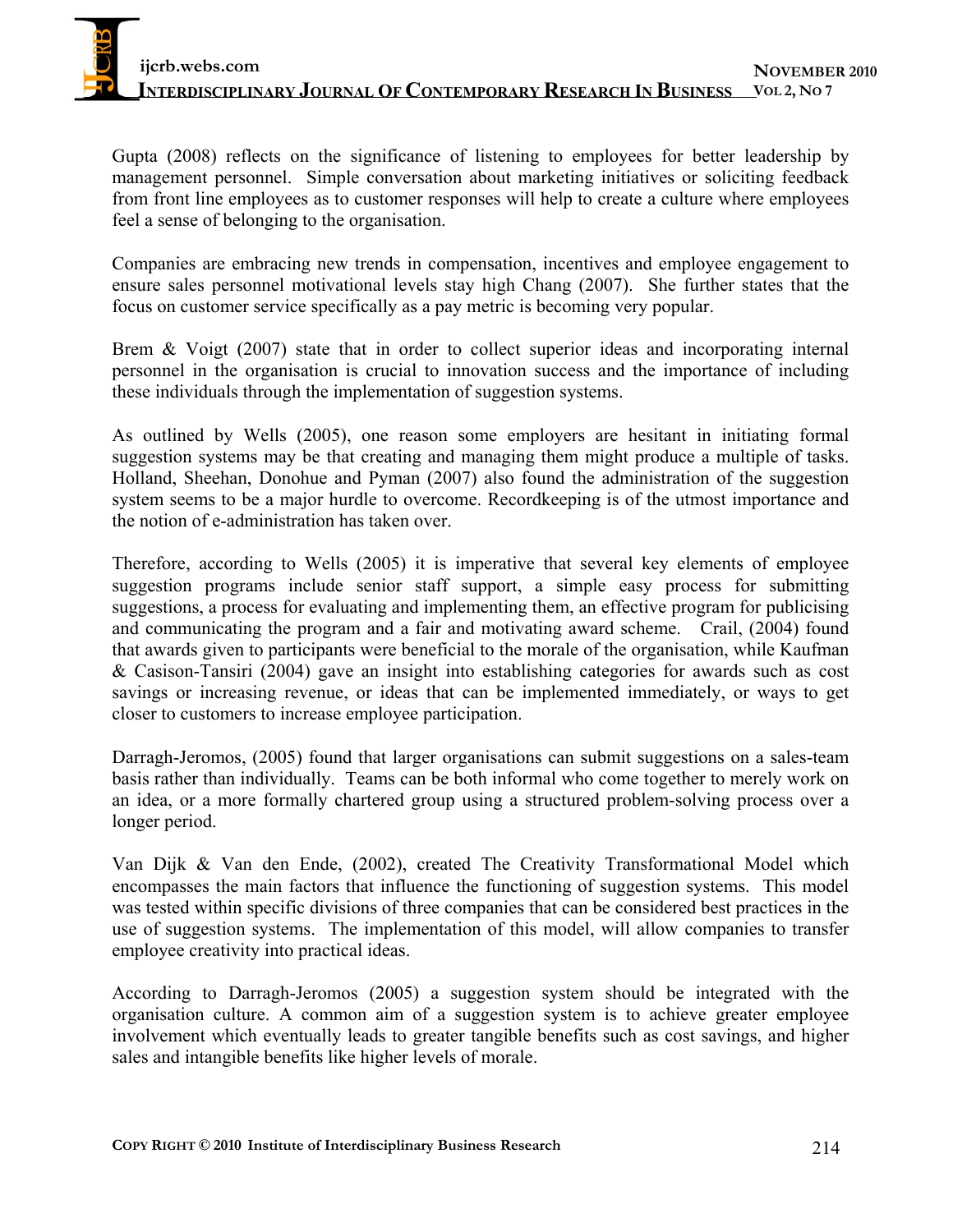# **ijcrb.webs.com INTERDISCIPLINARY JOURNAL OF CONTEMPORARY RESEARCH IN BUSINESS VOL 2, NO 7 NOVEMBER 2010**

Stone (2008) is of the opinion that employees have ideas regardless of whether or not the environment is conducive but the employee will not submit it if the environment is not seen as supportive. Therefore organisations must have incentives, which are proactive, in place for employees to feel that submission of their useable ideas will be rewarded. Incentives provide a very direct message to the employee and it is focused on their behaviour in achieving objectives; in our case idea generation programmes and participation in the suggestion system.

In contrast to Stone's view, Van Tonder (2006) is of the opinion that one of the most common observations during survey-driven diagnoses or research initiatives, is the cynicism and scepticism and often overt reluctance by employees to take part in surveys or the idea generation system. Usually the employee's response follows from substantial exposure to surveys or involvement to generating ideas in the workplace. One of the most pervasive perceptions likely to be encountered is that many of the past initiatives amounted to nothing. This perception normally arises from the absence of feedback on the outcomes or the non-implementation of ideas.

There are different ways to generate ideas, (refer to Figure 1) but it is important that the method used must be clear, straight forward, and open to all potential participants according to Wood (2003). To be effective in the idea generation process it will help to train all the people involved. The ideal will be to create a culture and attitude of participation within the organisation. Creative behaviour conceptualises suggestions as creative acts while initiative adds one particular facet to the creative process idea. The notion of ownership which generally accrues from participation is a major consideration in the implementation of suggestions or ideas. It is through involving various stakeholder constituencies from the onset of the initiative, creating ideas, the pre-implementation stage, and during the diagnoses of generating ideas that psychological ownership for the suggestion programme is established Van Tonder (2006).

While making employees aware of the benefits of a suggestion system, it should be kept in mind that some individuals within a firm, may derail, redirect, or influence the initiative of the programme. Therefore more caution rather than less should be exercised, to demonstrate to employees that management values their input. Methods to generate ideas should be clear, straight forward and open to all participants, teams and individuals. Figure 1 below is a flow chart to help marketing managers to make sure that all the methods are used and to involve all levels of employees in the process. Employees from all levels should be involved in designing the idea generation system.

The induction stage is a good point to make new employees aware of the suggestion system and to explain it to the full. Even for employees moving up to the next level by promotion should be exposed to this explanation. There are two broad categories of an induction programme where awareness and idea generation could be promoted: general topics of interest and specific, jobrelated issues to specific jobholders. Du Plessis (2007) points out that policies, including suggestion programmes, should be the responsibility of the human resource department. They also state that policies and programmes must be developed in consultation with representatives from trade unions (if the organisation is unionised) and it must comply with relevant legislation. Dessler (2005) endorses this and adds that such information should be given at the second stage of the three conducting stages of induction.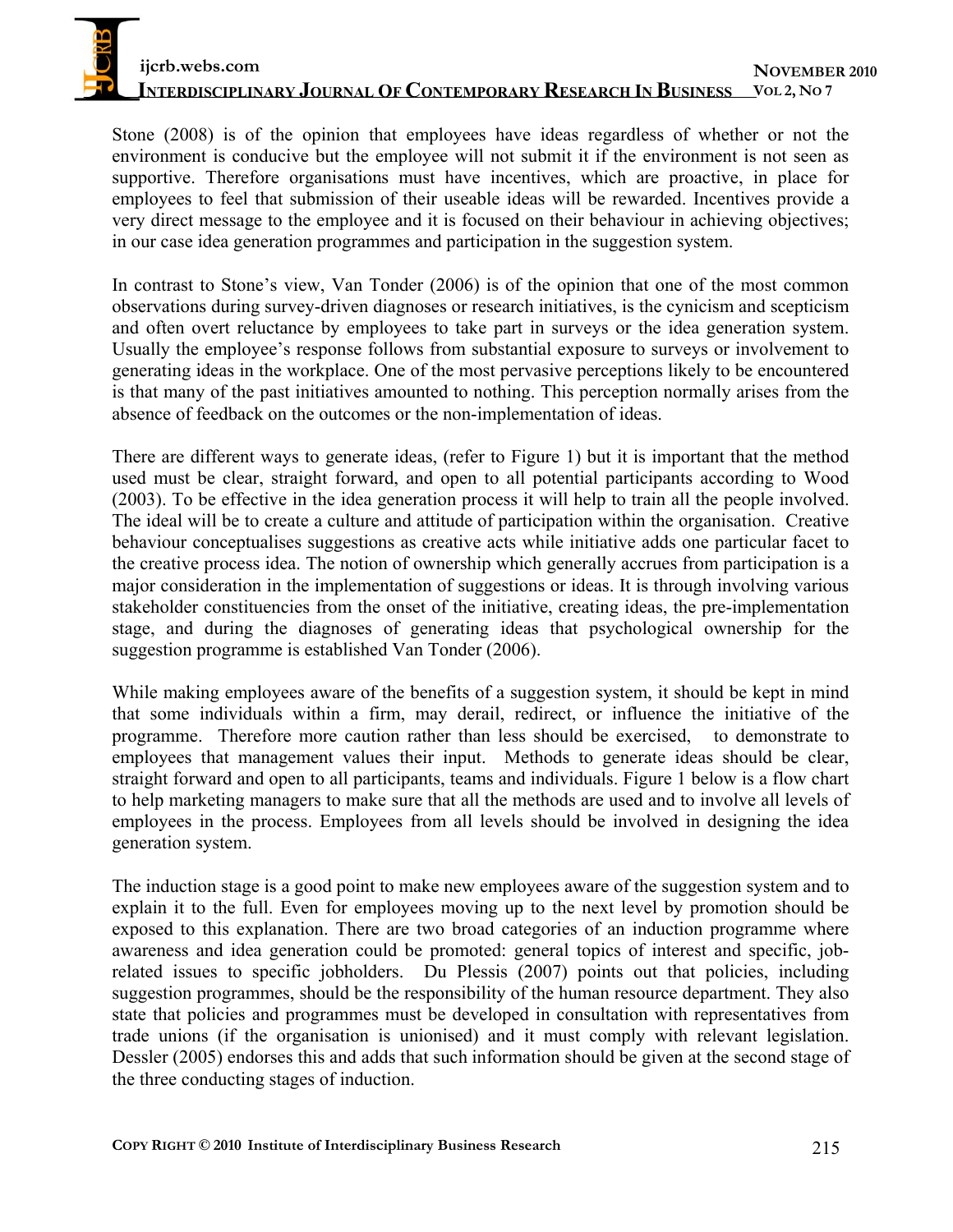The latest software available should be used to manage the process effectively and efficiently. The software not only replaces the traditional suggestion box, but is able to acknowledge receipt, handle duplicated ideas, link ideas to evaluators and allow everyone to search for existing ideas and build on. Failure to acknowledge ideas is far more damaging than not seeking employees' views at all according to Sweetman (2005). Wood (2003) postulates that if supervisors are well trained to encourage ideas through the normal work teams or groups they are usually the gatekeepers of those ideas; this means that much of the initial administration of refusing and reviewing the ideas will be eliminated.

In their study it was found by Du Plessis and Paine (2007) that there is a correlation between the number of suggestions submitted and the time taken to give feedback to the suggestor and that the power of feedback to employees is often underestimated. Employees' ideas and innovations are so important in any organisation because they are on the shop floor and are experiencing the advantages or disadvantages of what they are doing. The initial view should be the assumption that all suggestions are beneficial until the evaluation proves otherwise.

No matter how small the idea or suggestion, if it contributes to the organisation's profitability, survival, sustainability or maintaining its competitive advantage it should be recorded and implemented. The progress of submitted ideas should be monitored by the software in use and that includes implementation. The implementation of ideas should also be part of the supervisor's performance appraisal. Proper feedback should also be given to all stakeholders.

# **3. Problem Statement and Objective of this Article**

It is expected that, due to the fact that most of the suggestion systems driven in New Zealand companies are to a great extend of an informal nature and the evaluation of ideas and the implementation of good ones are neglected. This in turn could be contributed to the absence of proper idea generation programmes, a lack of awareness and publicity programmes and the acceptance of responsibility by all levels of marketing management.

The objective of this article is to report on empirical research undertaken by Unitec New Zealand, (New Zealand) on suggestion systems as applied in New Zealand organisations and the University of Pretoria, (South Africa). This article concentrates on idea generation programmes for marketing, awareness and publicity programmes, administration and processing, and corporate wide implications; other articles report on more research issues of the same study done.

# **4. Methodology**

A number of critical success factors for suggestion systems were identified from the literature. From these critical factors the ten most important once were identified. A questionnaire was compiled by the University of Pretoria (UP) to establish to what extend these critical factors are complied within marketing organisations. The same questionnaire was used with permission from UP after minor modifications for an identical survey in New Zealand. Minor modifications involved updating and scrapping of some questions because the questionnaire was too long for use during short interviews in New Zealand.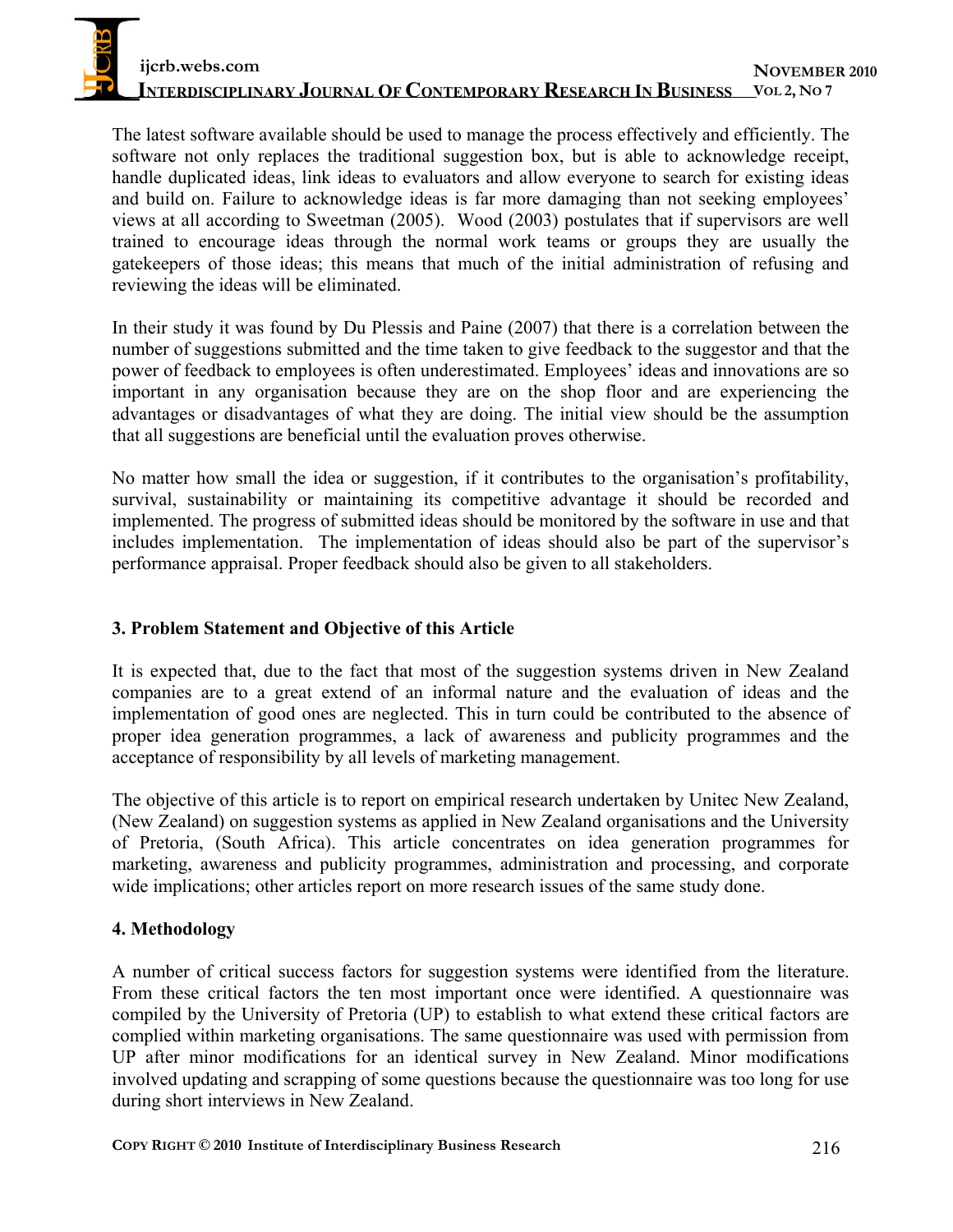The questionnaire was used and completed during personal interviews which were conducted in four main business areas, namely Auckland, Greater North, Manukau and Waitakere City.

From the 21 organisations interviewed 19 (90.48%) are from the private sector while two (9.52%) are from the public sector.

### **5. Analysis of the Results**

#### *5.1 Discussion*

It was found in the empirical study that only 19.05% of marketing organisations claimed to have a formal suggestion system. That means they have an official policy, certain structures and procedures in place. It is interesting to note that none of the companies surveyed, whether formal or informal, have an exclusive name for their system. It could therefore be concluded that organisations will refer to "the suggestion system or suggestion scheme". Not one of the respondents believes that the name of the system will contribute to the success on the system.

It is essential to choose a name for the suggestion system that people, ideas and innovation could be associated with. It should be "smooth on the tongue", not too long and easy to handle in publicity. Buchanan and Badham (2008) support this view but go one step further in saying that employees must have a conceptual understanding of the system and the name linked to it.

There was consensus among all the organisations that the evaluation of suggestions is completed in less than 90 days after it was submitted. This is an indication that marketing managers are open for suggestions and that they value the ideas of employees. The fact, however, that 71.43% of the respondents either disagree or do not know whether suggestors are getting feedback on a regular basis during the evaluation period places a question mark on the commitment of management. The flow diagram (Figure 1) below explains the flow of feedback.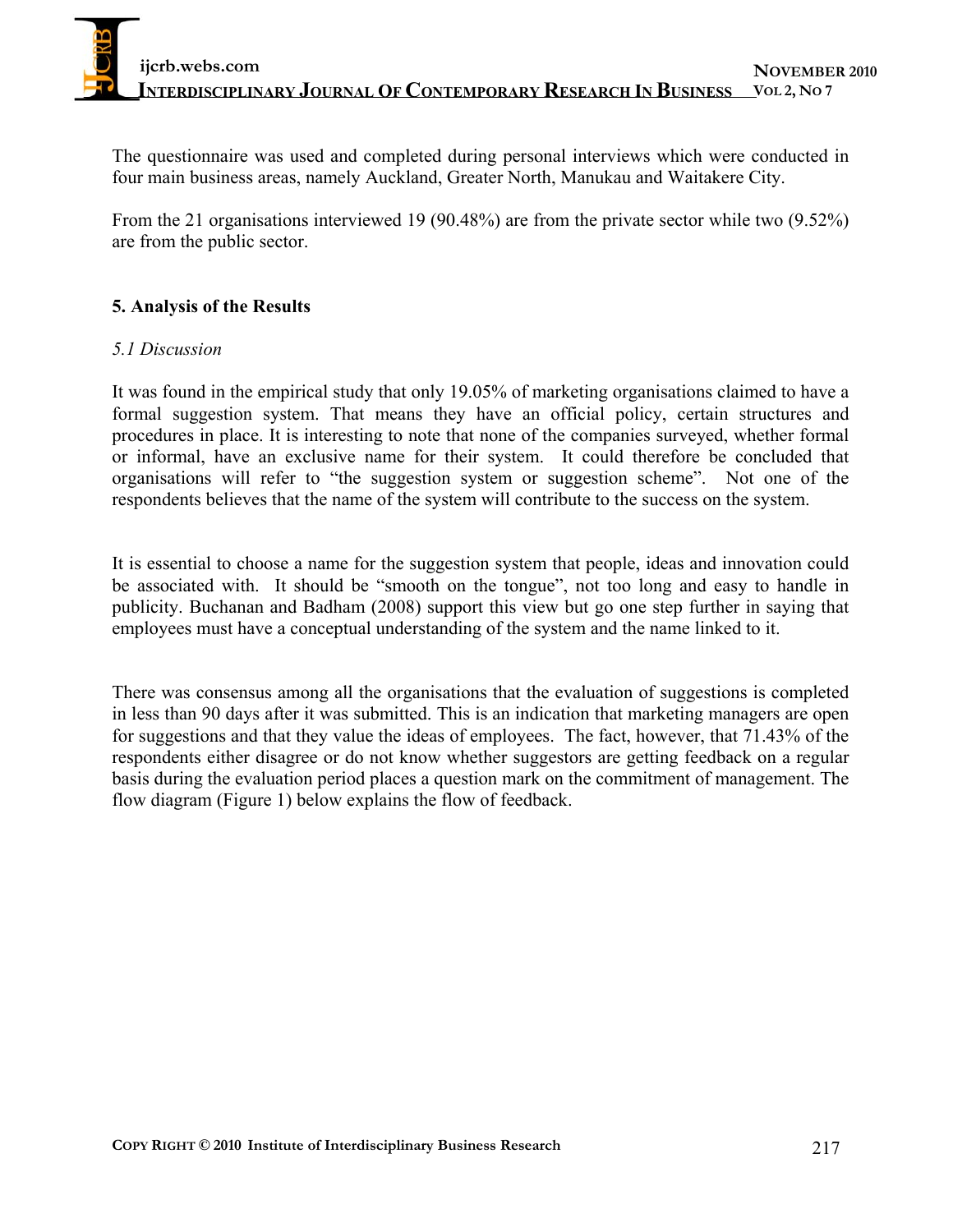

### **Figure 1: Diagram of the Idea Generation Process in Suggestion Systems**

Source: Developed by the authors for this article

#### **6. Methods used in Idea Generation Programmes to enhance Marketing Performance**

The fact that 85.71% of the respondents agree that the methods that they use to generate ideas are clear and straight forward confirms that they have either a formal or informal suggestion system in place. The methods are also open to all potential participants including teams and individuals within a marketing department. With this high percentage one could easily deduce that it was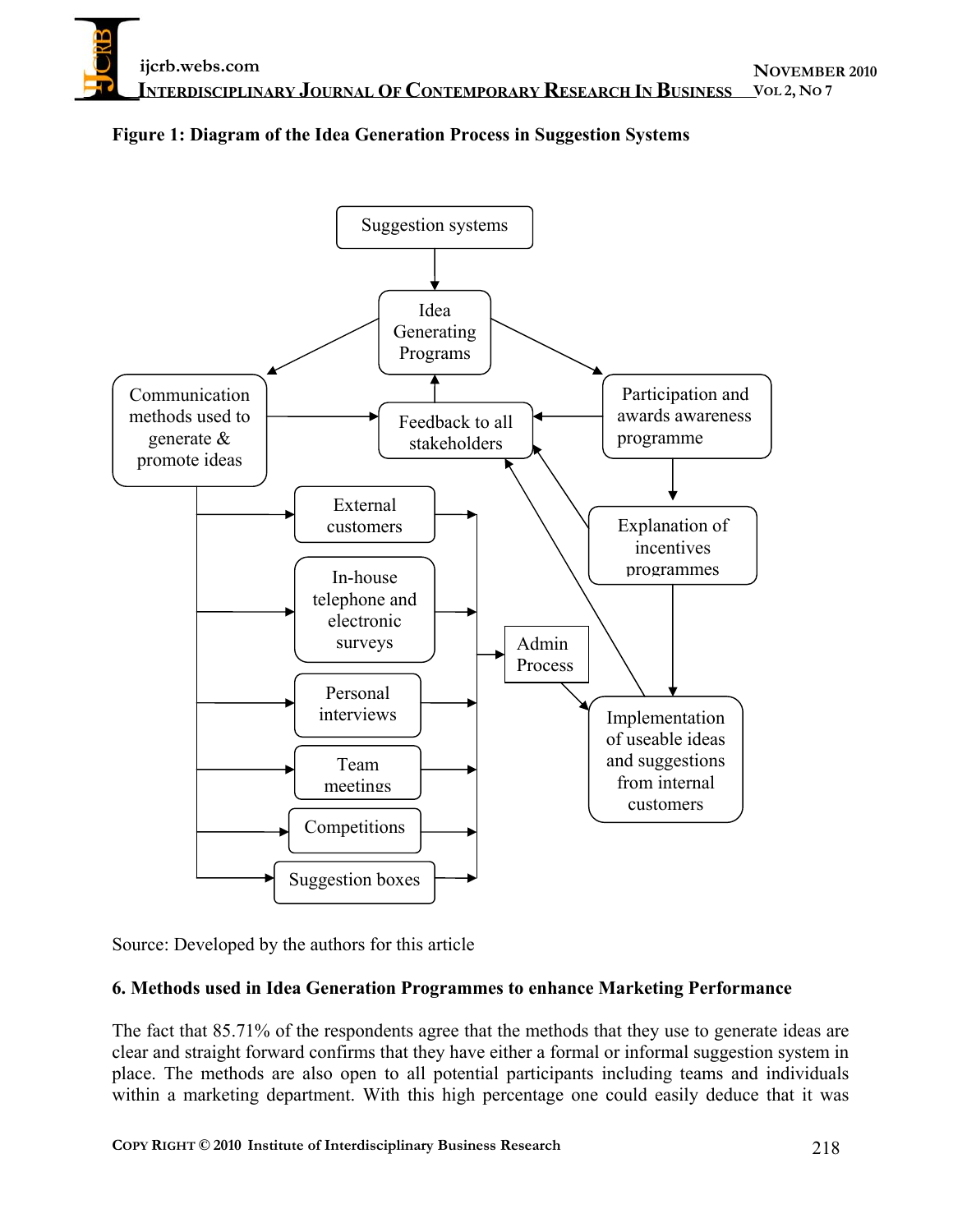going well in designing of the idea generation programmes as well if the methods used are so good; but it's a total different result in the next section.

## **7. Marketing Personnel Generating Ideas**

An alarming 38.10% of the respondents reported that their employees from all levels are not involved in the design of the idea generation system. A further 28.57% of the respondents were unsure; therefore two thirds (66.67%) of their organisation's employees are excluded in the basic design of what could be a possible cost saving or a possible labour turnover decrease. Only a third (33.33%) of the respondents is sure that their employees are involved and contribute positively to possible cost saving or attaining of their competitive advantage.

### **8. Marketing Personnel Awareness and Publicity Programme**

Marketing staff are often9. the most important link in the idea generation programme. Employees and their immediate managers are the people with the most knowledge of the job and it came as a surprise that 66.66% of the respondents admitted that no explanation of the suggestion programme forms part of the induction programme in their organisations. This could be attributed in part to the informal approach that many NZ companies have within their marketing departments to suggestion schemes and their implementation procedures. In Figure 1 above it is clear that the awareness and publicity programme follows the idea generating programme. The explanation could easily be done during the induction period.

### **9. Marketing Departments Administration and Processing**

The question was put forward to the respondents whether software is used to submit and process suggestions. Only 4.76% of the respondents agreed that software is in use for administration and processing. Almost all (95.24%) of the respondents responded that they don't use any software for the said issues. It can be deduced that the organisations are too small to layout huge amounts of money on systems that they think could be managed manually or as in the case of the marketing department where the emphasis is on satisfying the external customer. The use of database was predominating use by marketing personnel, but this was more for tracking of customer details and purchases.

### **10. Improving Marketing by gathering of ideas**

More than three quarters (80.95%) of the respondents agreed and strongly agreed that they receive their ideas via email, intranet, internet or face to face. It can be deduced that the old fashioned way of meetings face to face still has its value. In Figure 1 above all the aforementioned methods are mentioned as a method to gather ideas.

### **11. Responsibility**

A disappointing 19.05% of the respondents agreed that suggestions received in a specific section are authorised by the marketing team leaders or supervisors and implemented immediately. It can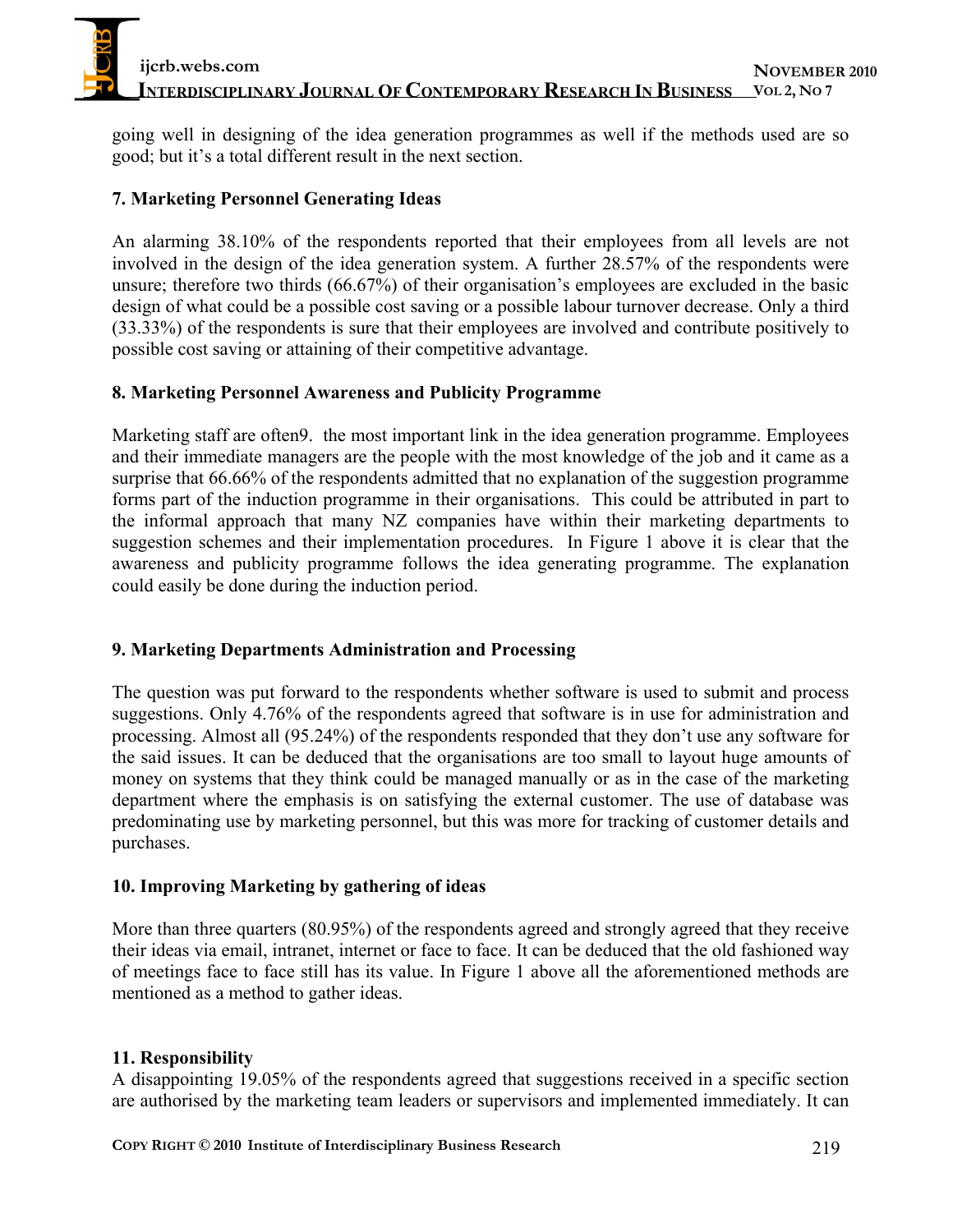be deduced that some marketing managers either don't want to take responsibility or they don't have the authority or are not empowered to do so. If management does not take the responsibility, who must? Surely, the suggestor cannot implement the suggestion without the approval of their marketing manager? If there is agreement on this, then it should be the responsibility of the marketing manager. A total of 71.43% of the respondents were unsure what happens in their organisation.

### **12. Who has implementation authority?**

With the previous section and responses to that question in mind, it is not surprising that the response to this question was almost a 100% (95.24%) that a higher level of authority needs to approve rewarding or implementation of suggestions. It can be said therefore that higher approval is necessary due to capital investment. It is also deduced that the supervisor only makes a recommendation about the acceptability of the idea in the concerned work area or section and then enter it in the process for higher level sign off.

### **13. Implementation implications**

With reference to the implementation of ideas and suggestions, consensus (95.24%) was reached that it is the responsibility of the highest level in the organisation to approve recognition and rewards and the implication of any suggestions. If senior management cannot take responsibility for rewards and the implementation of the suggestions it is understandable that not in one of the participating organisations implementation of suggestions form part of the marketing managers' performance appraisal.

# **14. Implications for Marketing Managers**

Most marketing departments within an organisation focus on the needs of their customers and ensure they are looked after; marketing personnel do want to be recognised or awarded for their efforts and achievements as well. Higher level authority in the organisation must ensure that they do not neglect recognising, rewarding, and implementing useable ideas and suggestions.

Marketing managers' involvement in the effort to make the suggestion system a success creates a cascade effect down to baseline employees, which will encourage them to become active in the system.

Therefore, the supervisors within a marketing role must support the Idea Generation Programmes; without them supporting the programmes, it is hardly likely that subordinates will come up with new ideas. If there is an air of negativity, it will pervade down to the subordinates with the result that participation dwindles. The supervisor or team leader in a marketing role is an important aspect in the success of the scheme.

Most of the resistance and resentment results from lack of knowledge. It is therefore important that marketing managers and supervisory personnel are trained in how they and their staff can benefit from the suggestion system, how to evaluate ideas, how to administratively assist subordinates and how to encourage ideas, which means they must know how to develop ideas from their marketing group or team. Managers and supervisors alike in all areas of marketing will always remain pivotal in the success of the suggestion system.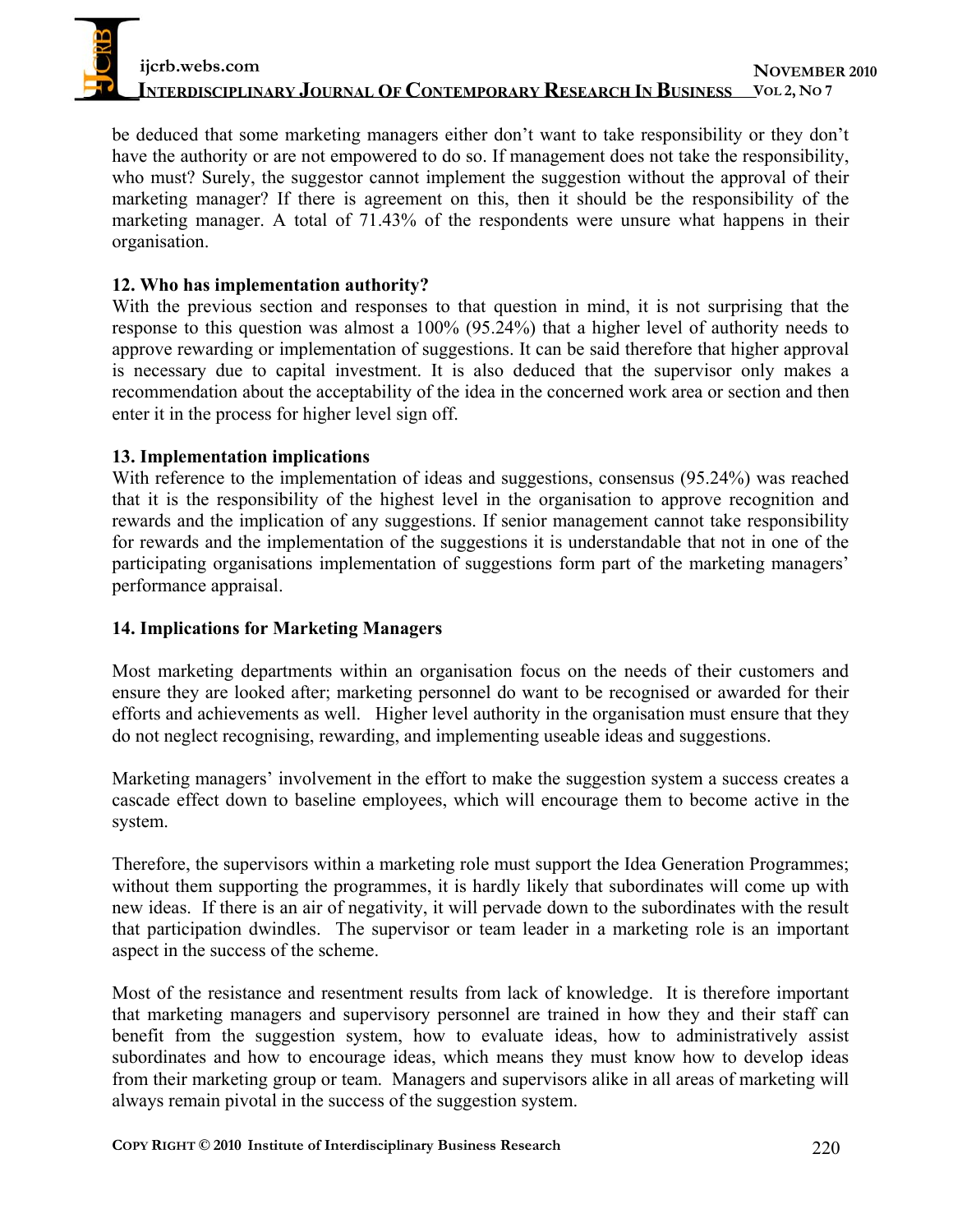

#### **15. Conclusion**

Organisations should use any possible management tool that contributes to their survival. While marketers focus their efforts in looking after their external customers, the fact that internal customers can be a contributing factor to ensuring customer satisfaction and hence customer retention can be maintained. The most under-valued management tool available is the suggestion system which consists of a formal procedure that encourages employees to think innovatively and creatively about their work and work environment, and to produce ideas.

Submission of employee's useable ideas should be rewarded in organisations; incentives should be in place for employees to feel valued. Explanation and awareness of the suggestion system could be done during the induction stage, even for employees getting promotion. Software, to manage the process effectively and efficiently, could minimise administrative delays. A flow diagram (Figure 1) was developed to assist marketing managers in the Idea Generating Process. Some interesting responses along with the implications for marketing managers were discussed.

While sales personnel can be rewarded through incentive schemes based on increasing revenues the majority of marketing personnel do not benefit. Marketing managers must get actively involved by creating the opportunities for employees to submit their ideas, get those ideas properly evaluated, give recognition when it is due and implement them to reap the numerous benefits of a suggestion system tool.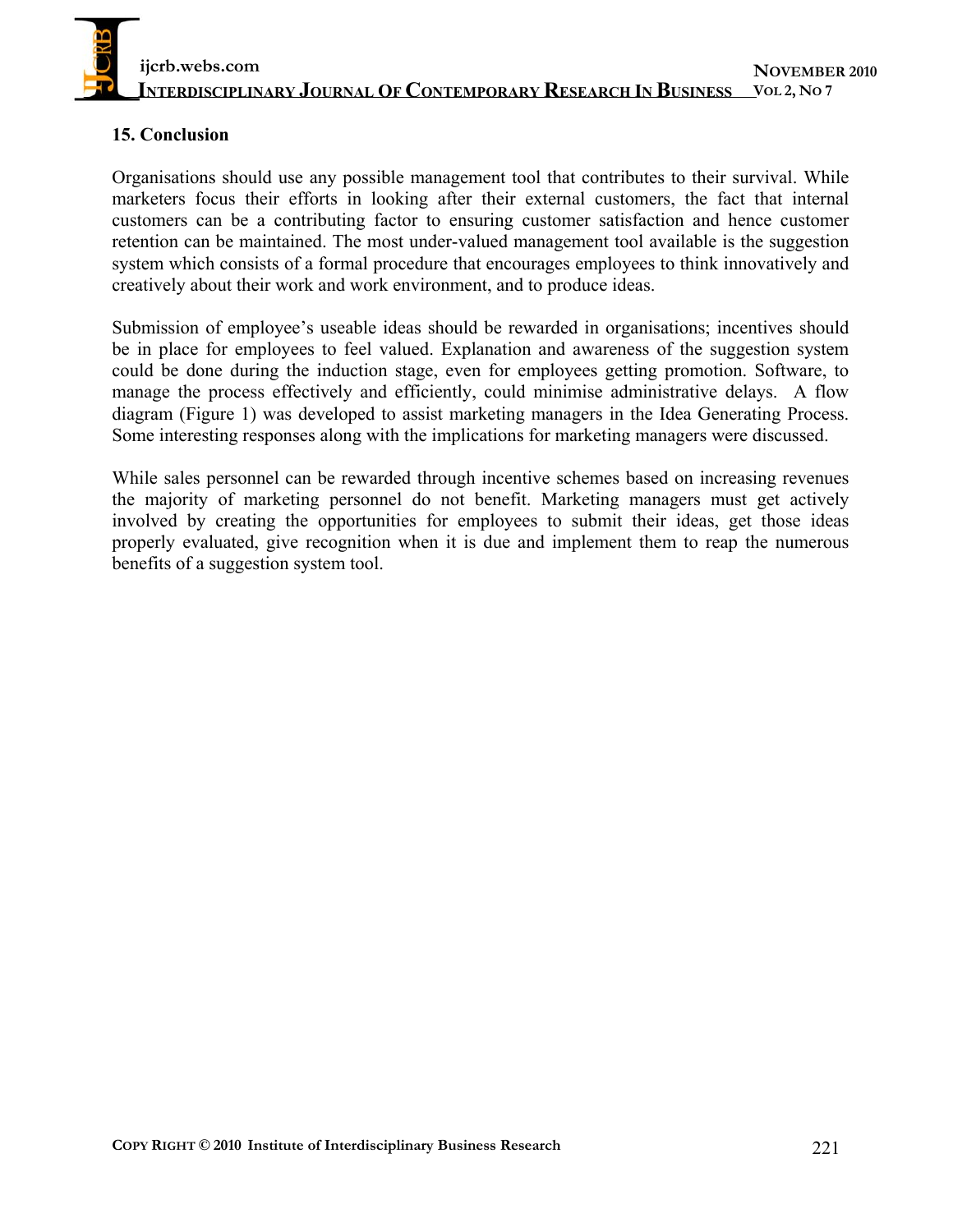**ijcrb.webs.com** 

**INTERDISCIPLINARY JOURNAL OF CONTEMPORARY RESEARCH IN BUSINESS VOL 2, NO 7** 

#### **References**

- Brem, A., Voigt,K., (2007), Innovation management in emerging technology ventures-the concept of an integrated idea management. *International Journal of Technology, Policy & Management*, Vol. 7 Issue 3, pp. 304-321
- Buchanan, D. A., Badham, R.J., (2008), *Power, Politics and Organisational Change*. Sage Publications, London.
- Chang, J., (2007), Wholly Motivated. *Sales & Marketing Management*, Vol. 159 Issue 2, p.1.
- Coleman, A., (2007), Need ideas? Ask your staff. *Director*, Vol. 61, Issue 1, p.27.
- Crail, M., (2004), Employee suggestion schemes: an idea whose time has come. IRS Employment Review, December, Issue 813, p.12
- Crail, M., (2006), Fresh ideas from the floor. *Personnel Today,* June 20, 2006, p. 30.
- Darragh-Jeromos, P., (2005), A suggestion system that works for you. *Super Vision,* Vol. 66, Issue 7, p. 18.
- Dessler, G.,(2005), *Human resources management*. 7th ed Upper Saddle River, NJ: Prentice-Hall
- Du Plessis, A.J., Marx, A. E., Wilson, G.J., (2008), Do your employees' ideas enhance innovation and competitiveness in the global economy? Some empirical evidence. Global Business and Technology Association Readings Book 10 (1): 869 – 876
- Du Plessis, A.J., (2007), Change, Organisational Development and Culture: Human Resource's role in a future South Africa. *International Review of Business Research Papers.* 3(1), March: 1-10.
- Du Plessis, A. J., Paine, S., (2007), Managing of Human Resources and Employment Relations in New Zealand's Retail Industry. *The International Journal of Knowledge, Culture and Change Management.* 7(2): 83-91
- Du Plessis, A. J., (2007), Strategies, external relations, ethics and integrity: Human resource manager's role in a future South Africa*. Commercium Journal*, 7 (1): 51- 63.
- Farner,S., Luthans,F., Sommer S.M.,(2001), An empirical assessment of internal customer service. *Managing Service Quality*, Vol.11, Number 5, p.350.
- Gupta, P., (2008), Listen to All Employees. *Quality*, Vol. 47, Issue 2. P.14.
- Holland, P., Sheehan, C., Donohue, R., and Pyman, A., (2007), *Contemporary issues and challenges in HRM.* Tilde University Press, Australia.
- Karatepe,O.M.,Yavas,U., Babakus, E. (2007), The Effects of Customer Orientation and Job Resources on Frontline Employees' Job Outcomes. *Services Marketing Quarterly*, Vol. 29 Issue1, p.68.

Kaufman, R., Casison-Tansiri, J., (2004), Beyond the Box. *Incentive,* Vol. 178 Issue 10, p110.

- Luthans,F., & Youssef, C., (2004), Human, Social and Now Positive Psychological Capital Management: Investing in People for Competitive Advantage. *Organisational Dynamics*. Vol.33 Issue 2, p.147.
- Mudie, P.,(2003), Internal Customer: by design or fault. *European Journal of Marketing*, Vol.37, No.9, p.1263
- Mukherjee, A.,(2006), Does role clarify explain employee-perceived service quality? International Journal of Service Industry Management, Vol. 17 Issue 5.
- Nelson, B., (2002), Making Employee Suggestions Count. *Bank Marketing*. Vol.34,Issue 2, p.12.
- Sweetman, P.,(2005), How to … seek suggestions from staff. *People Management*, Vol. 11, Issue 13, Personnel Publications Ltd., pp. 44 - 45.